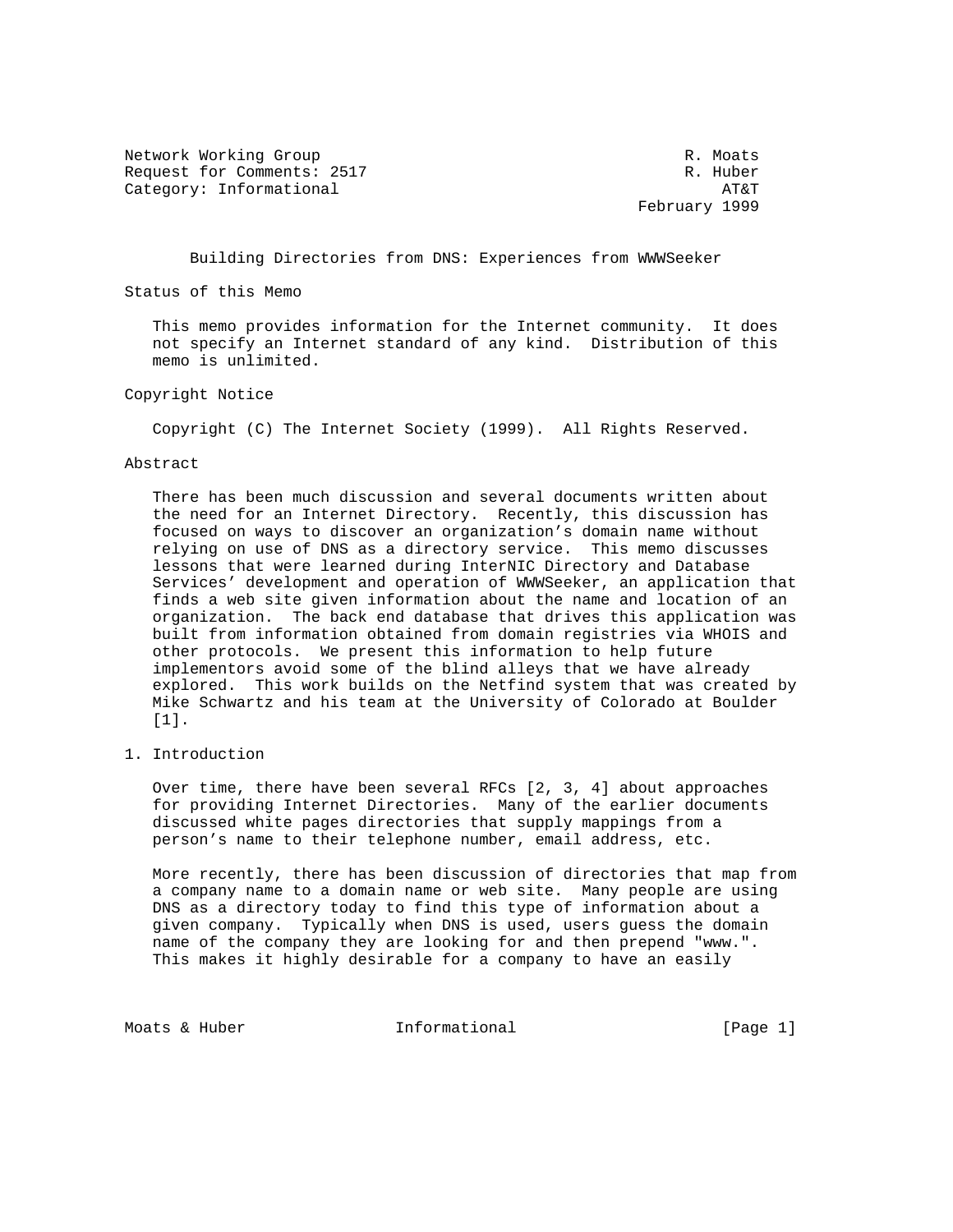guessable name.

 There are two major problems here. As the number of assigned names increases, it becomes more difficult to get an easily guessable name. Also, the TLD must be guessed as well as the name. While many users just guess ".COM" as the "default" TLD today, there are many two letter country code top-level domains in current use as well as other gTLDs (.NET, .ORG, and possibly .EDU) with the prospect of additional gTLDs in the future. As the number of TLDs in general use increases, guessing gets more difficult.

 Between July 1996 and our shutdown in March 1998, the InterNIC Directory and Database Services project maintained the Netfind search engine [1] and the associated database that maps organization information to domain names. This database thus acted as the type of Internet directory that associates company names with domain names. We also built WWWSeeker, a system that used the Netfind database to find web sites associated with a given organization. The experienced gained from maintaining and growing this database provides valuable insight into the issues of providing a directory service. We present it here to allow future implementors to avoid some of the blind alleys that we have already explored.

- 2. Directory Population
- 2.1 What to do?

 There are two issues in populating a directory: finding all the domain names (building the skeleton) and associating those domains with entities (adding the meat). These two issues are discussed below.

2.2 Building the skeleton

 In "building the skeleton", it is popular to suggest using a variant of a "tree walk" to determine the domains that need to be added to the directory. Our experience is that this is neither a reasonable nor an efficient proposal for maintaining such a directory. Except for some infrequent and long-standing DNS surveys [5], DNS "tree walks" tend to be discouraged by the Internet community, especially given that the frequency of DNS changes would require a new tree walk monthly (if not more often). Instead, our experience has shown that data on allocated DNS domains can usually be retrieved in bulk fashion with FTP, HTTP, or Gopher (we have used each of these for particular TLDs). This has the added advantage of both "building the skeleton" and "adding the meat" at the same time. Our favorite method for finding a server that has allocated DNS domain information is to start with the list maintained at

Moats & Huber **Informational** 100 (Page 2)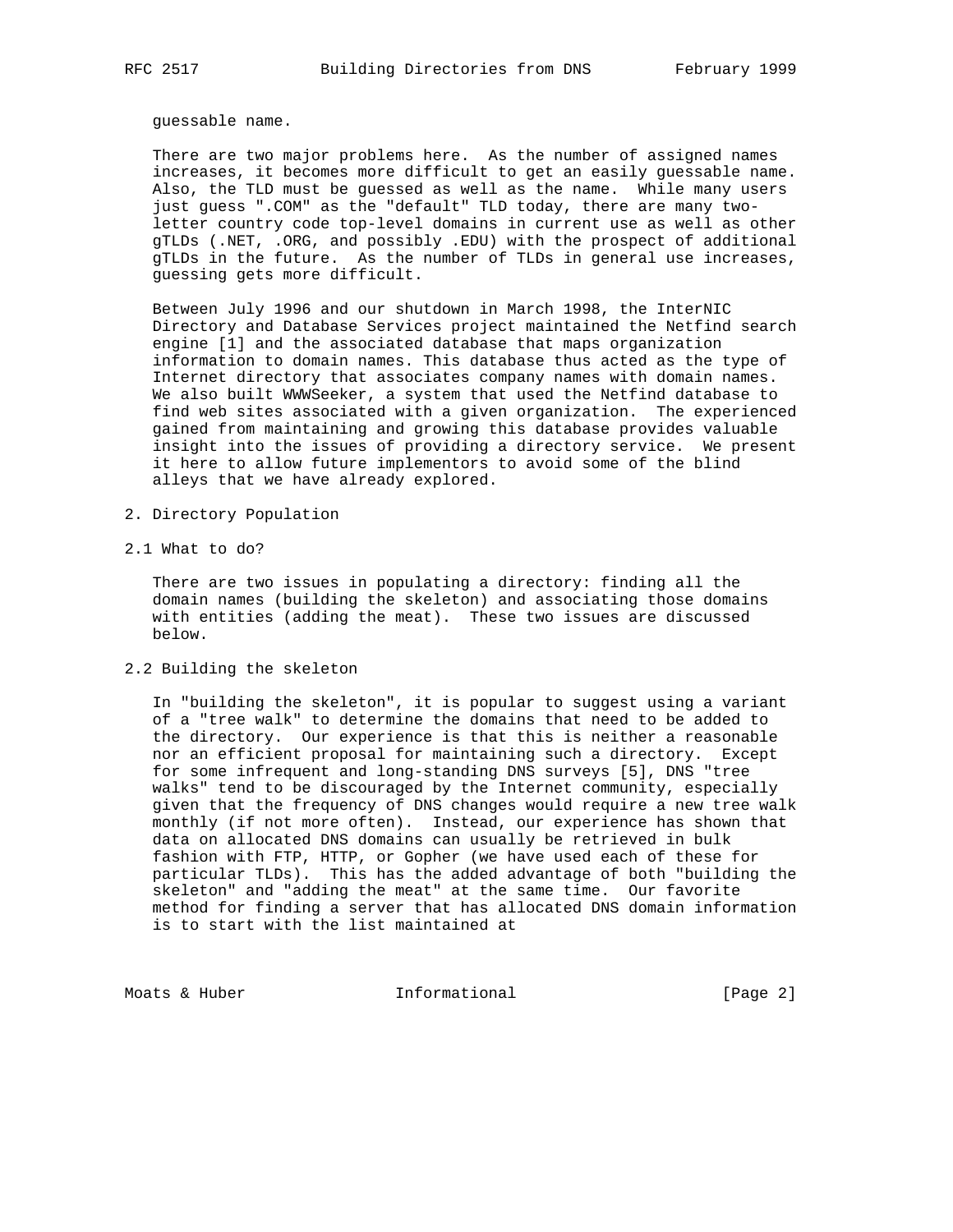http://www.alldomains.com/countryindex.html and go from there. Before this was available, it was necessary to hunt for a registry using trial and error.

 When maintaining the database, existing domains may be verified via direct DNS lookups rather than a "tree walk." "Tree walks" should therefore be the choice of last resort for directory population, and bulk retrieval should be used whenever possible.

## 2.3 Adding the meat

 A possibility for populating a directory ("adding the meat") is to use an automated system that makes repeated queries using the WHOIS protocol to gather information about the organization that owns a domain. The queries would be made against a WHOIS server located with the above method. At the conclusion of the InterNIC Directory and Database Services project, our backend database contained about 2.9 million records built from data that could be retrieved via WHOIS. The entire database contained 3.25 million records, with the additional records coming from sources other than WHOIS.

 In our experience this information contains many factual and typographical errors and requires further examination and processing to improve its quality. Further, TLD registrars that support WHOIS typically only support WHOIS information for second level domains (i.e. ne.us) as opposed to lower level domains (i.e. windrose.omaha.ne.us). Also, there are TLDs without registrars, TLDs without WHOIS support, and still other TLDs that use other methods (HTTP, FTP, gopher) for providing organizational information. Based on our experience, an implementor of an internet directory needs to support multiple protocols for directory population. An automated WHOIS search tool is necessary, but isn't enough.

3. Directory Updating: Full Rebuilds vs Incremental Updates

 Given the size of our database in April 1998 when it was last generated, a complete rebuild of the database that is available from WHOIS lookups would require between 134.2 to 167.8 days just for WHOIS lookups from a Sun SPARCstation 20. This estimate does not include other considerations (for example, inverting the token tree required about 24 hours processing time on a Sun SPARCstation 20) that would increase the amount of time to rebuild the entire database.

 Whether this is feasible depends on the frequency of database updates provided. Because of the rate of growth of allocated domain names (150K-200K new allocated domains per month in early 1998), we provided monthly updates of the database. To rebuild the database

Moats & Huber **Informational** [Page 3]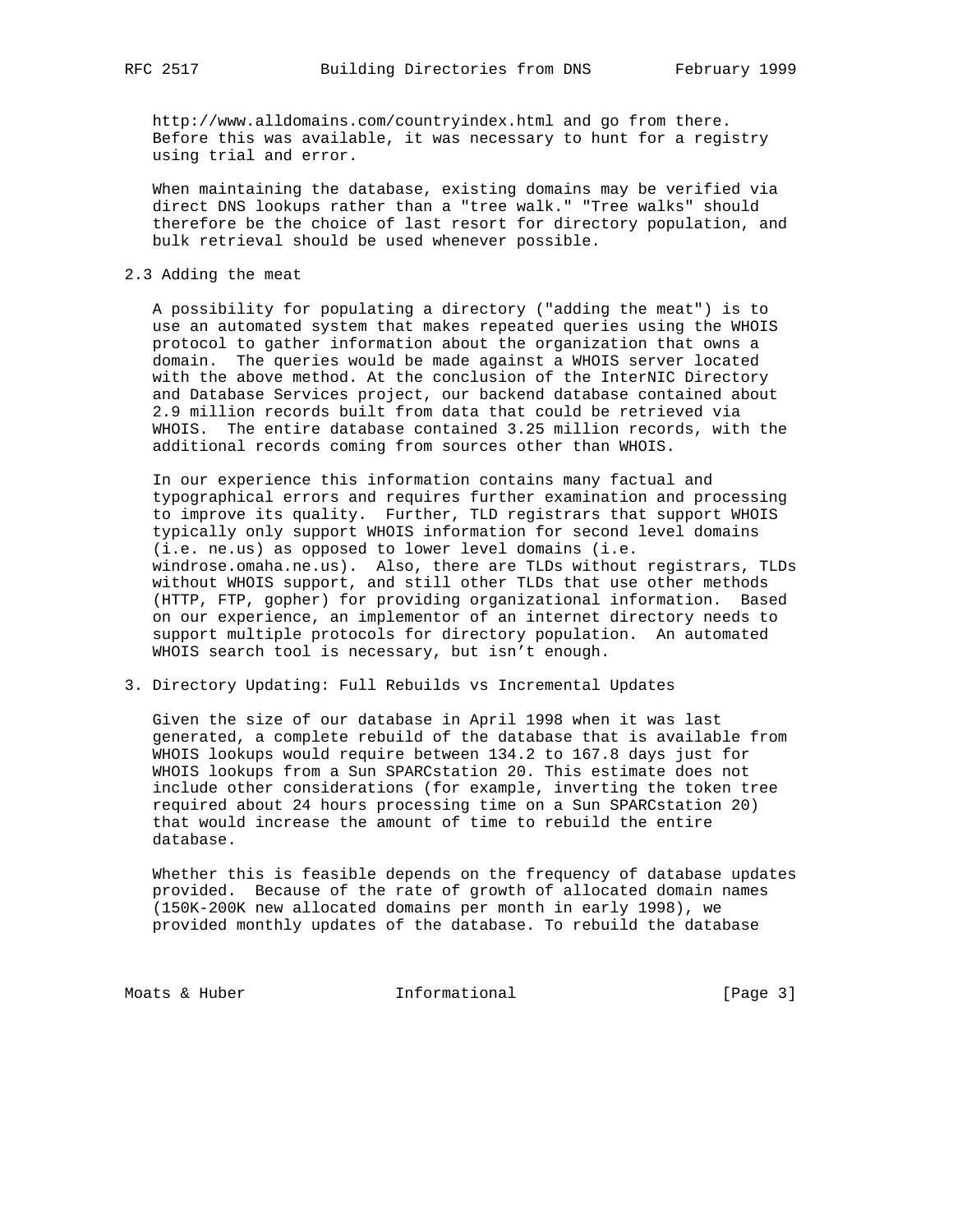each month (based on the above time estimate) would require between 3 and 5 machines to be dedicated full time (independent of machine architecture). Instead, we checkpointed the allocated domain list and rebuild on an incremental basis during one weekend of the month. This allowed us to complete the update on between 1 and 4 machines (3 Sun SPARCstation 20s and a dual-processor Sparcserver 690) without full dedication over a couple of days. Further, by coupling incremental updates with periodic refresh of existing data (which can be done during another part of the month and doesn't require full dedication of machine hardware), older records would be periodically updated when the underlying information changes. The tradeoff is timeliness and accuracy of data (some data in the database may be old) against hardware and processing costs.

4. Directory Presentation: Distributed vs Monolithic

 While a distributed directory is a desirable goal, we maintained our database as a monolithic structure. Given past growth, it is not clear at what point migrating to a distributed directory becomes actually necessary to support customer queries. Our last database contained over 3.25 million records in a flat ASCII file. Searching was done via a PERL script of an inverted tree (also produced by a PERL script). While admittedly primitive, this configuration supported over 200,000 database queries per month from our production servers.

 Increasing the database size only requires more disk space to hold the database and inverted tree. Of course, using database technology would probably improve performance and scalability, but we had not reached the point where this technology was required.

5. Security Considerations

 The underlying data for the type of directory discussed in this document is already generally available through WHOIS, DNS, and other standard interfaces. No new information is made available by using these techniques though many types of search become much easier. To the extent that easier access to this data makes it easier to find specific sites or machines to attack, security may be decreased.

 The protocols discussed here do not have built-in security features. If one source machine is spoofed while the directory data is being gathered, substantial amounts of incorrect and misleading data could be pulled in to the directory and be spread to a wider audience.

Moats & Huber **Informational Informational** [Page 4]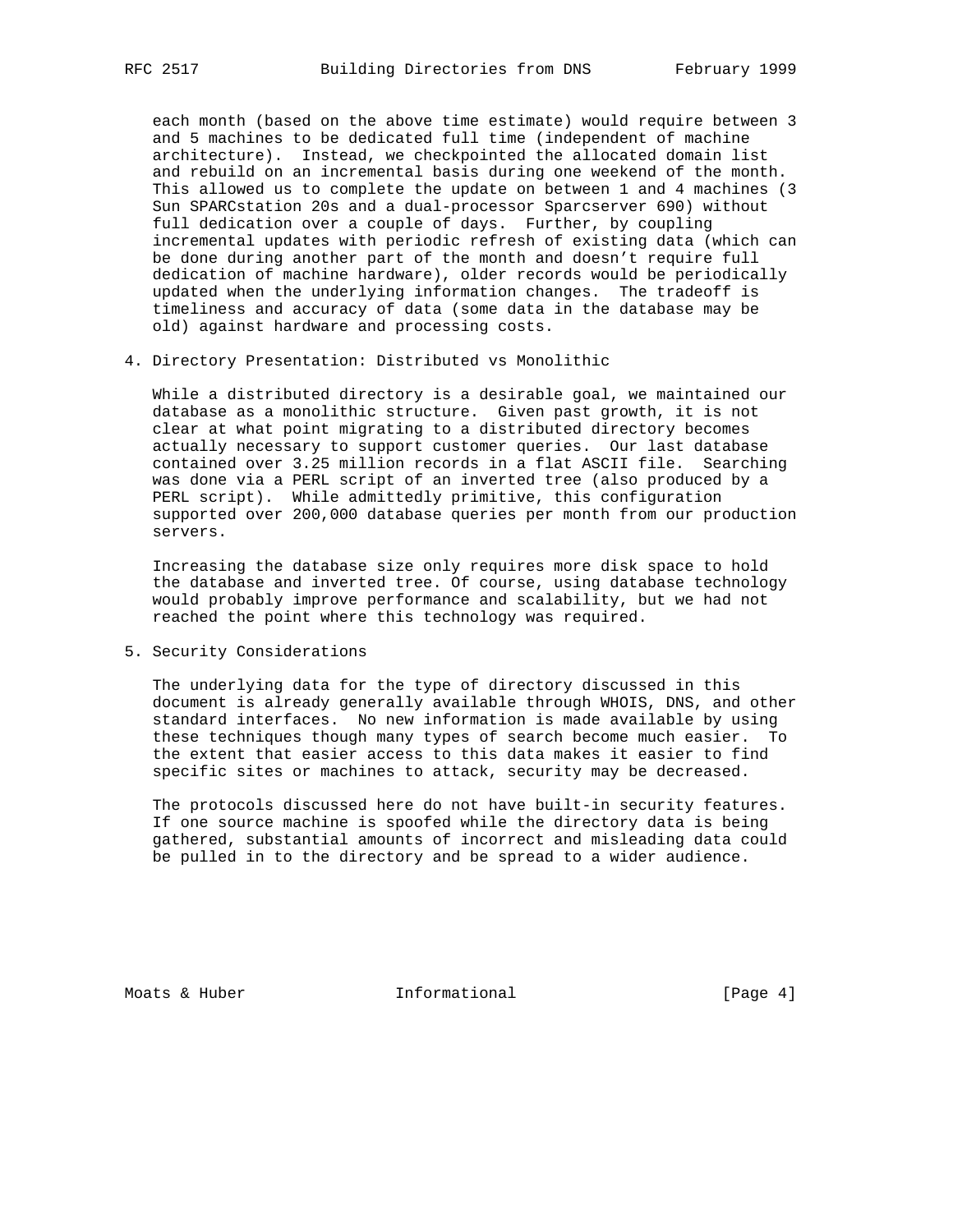In general, building a directory from registry data will not open any new security holes since the data is already available to the public. Existing security and accuracy problems with the data sources are likely to be amplified.

6. Acknowledgments

 This work described in this document was partially supported by the National Science Foundation under Cooperative Agreement NCR-9218179.

- 7. References
- [1] M. F. Schwartz, C. Pu. "Applying an Information Gathering Architecture to Netfind: A White Pages Tool for a Changing and Growing Internet", University of Colorado Technical Report CU-CS-656-93. December 1993, revised July 1994.

URL:ftp://ftp.cs.colorado.edu/pub/cs/techreports/schwartz/Netfind

- [2] Sollins, K., "Plan for Internet Directory Services", RFC 1107, July 1989.
- [3] Hardcastle-Kille, S., Huizer, E., Cerf, V., Hobby, R. and S. Kent, "A Strategic Plan for Deploying an Internet X.500 Directory Service", RFC 1430, February 1993.
- [4] Postel, J. and C. Anderson, "White Pages Meeting Report", RFC 1588, February 1994.
- [5] M. Lottor, "Network Wizards Internet Domain Survey", available from http://www.nw.com/zone/WWW/top.html

Moats & Huber **Informational Informational** [Page 5]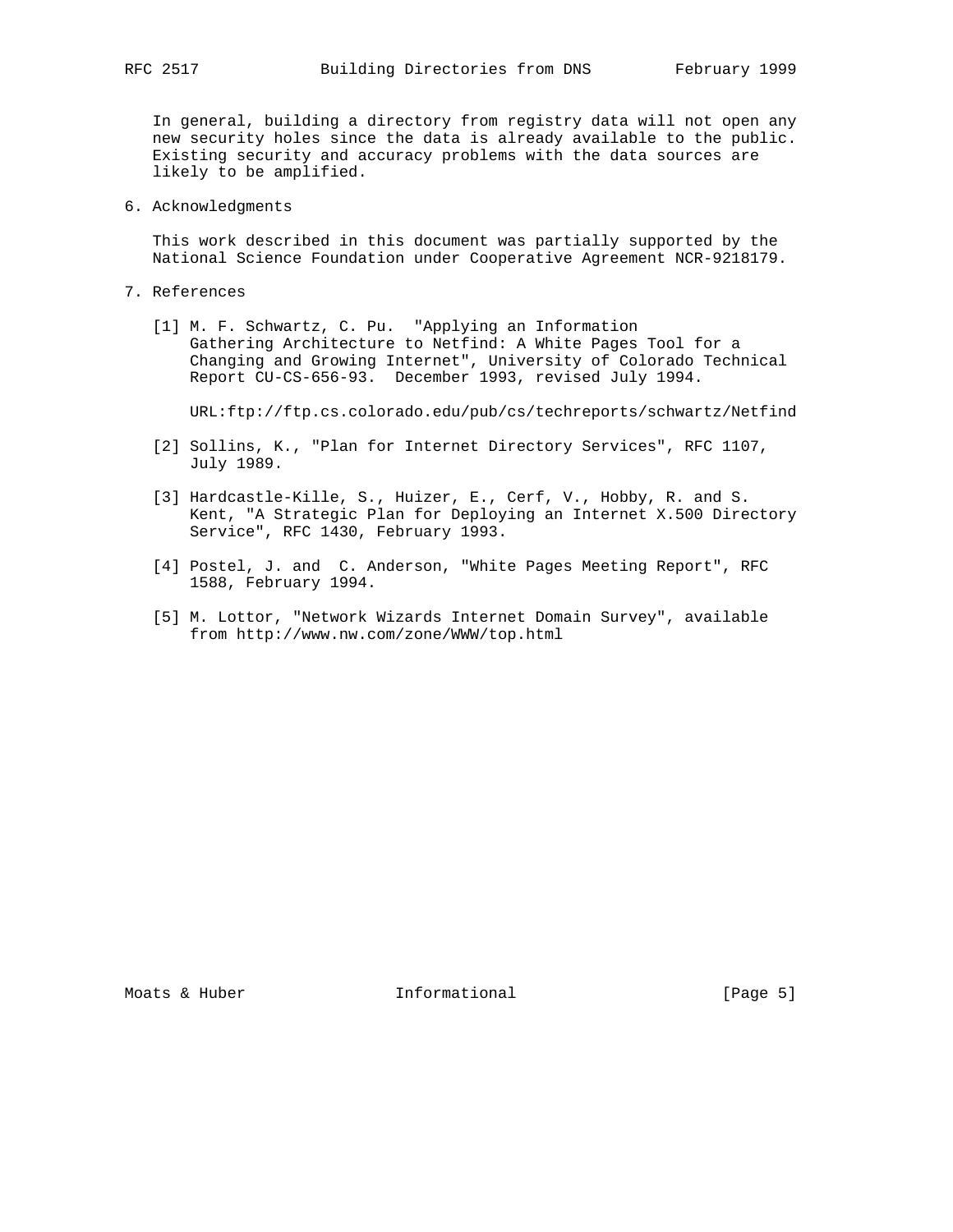8. Authors' Addresses

 Ryan Moats AT&T 15621 Drexel Circle Omaha, NE 68135-2358 USA

EMail: jayhawk@att.com

 Rick Huber AT&T Room C3-3B30, 200 Laurel Ave. South Middletown, NJ 07748 USA

EMail: rvh@att.com